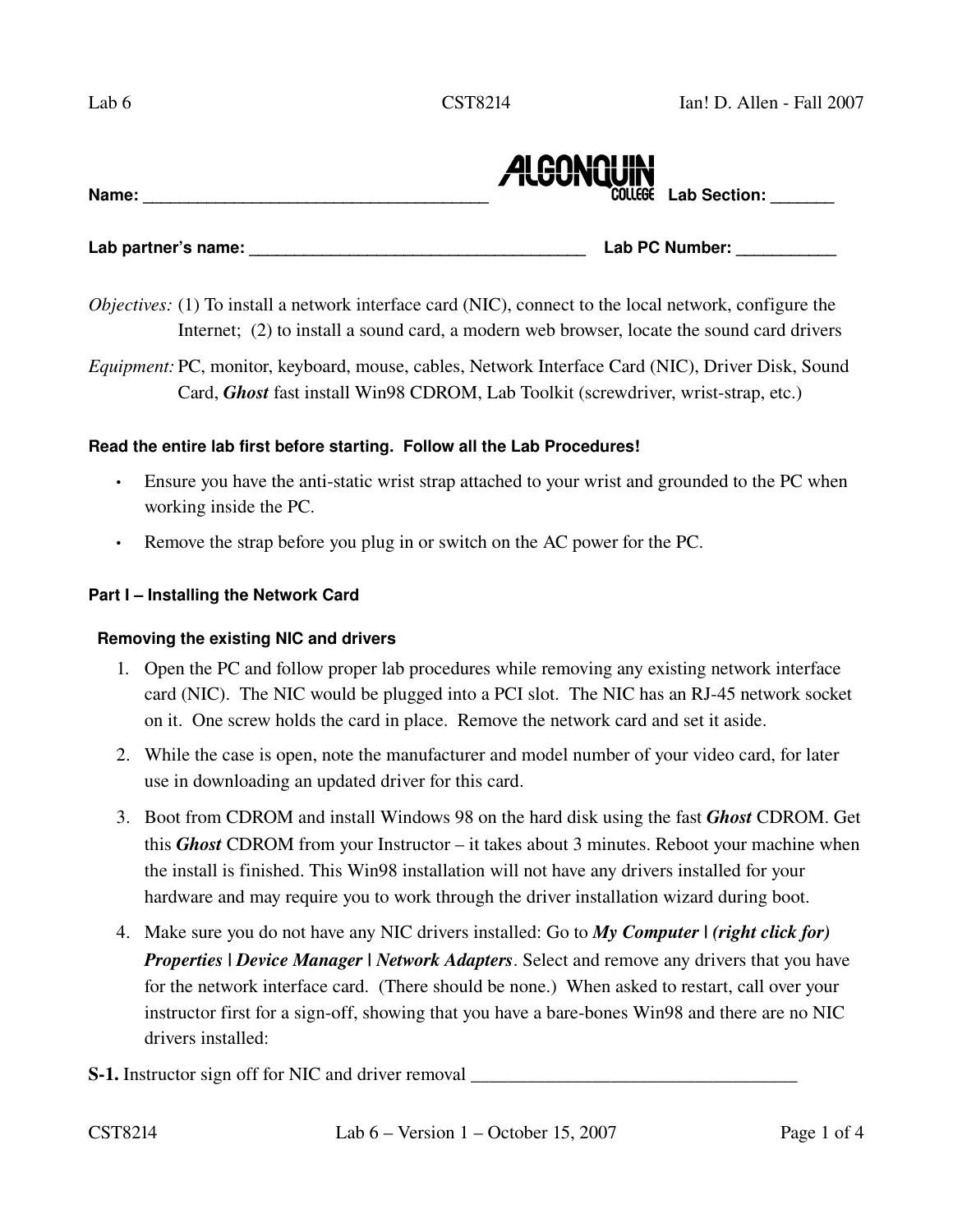# **Installing the NIC in a PCI slot and configuring the hardware**

- 1. Obtain a NIC from your instructor, if you do not already have one.
- 2. Shut down your PC and follow proper lab procedures when working inside.
- 3. Insert the NIC into one of the PCI slots and use a single screw to fasten it. Always use a screw to hold the card in place. If the card moves while the PC is powered on, it can damage the card and the PC.
- 4. Boot into Windows 98. Windows will start a hardware wizard when it detects the new NIC. Tell the wizard to select the *best available driver for the card (Recommended)*. When presented with a list of places to search for a driver, select the floppy disk drive and get the NIC driver floppy disk from your Instructor. Have Windows pick up the driver from the floppy disk.
- 5. The wizard should say that Windows has found a driver for the NIC on the floppy disk. If this does not happen, see your lab instructor. Let Windows install the driver. (You may need the Windows 98 CDROM to complete the install – your instructor can give you this.)
- 6. The wizard will prompt you to restart the PC. Do this.
- 7. From *Start | Settings | Control Panel | System | Device Manager | Network Adapters* select the Ethernet NIC and then ask for *Properties*. Under the *Resources* tab locate the following information (not all information may be present for all network cards):

IRQ: \_\_\_\_\_\_ I/O Range: \_\_\_\_\_\_\_\_\_\_\_\_\_\_\_\_\_\_\_\_\_\_\_ Memory Range: \_\_\_\_\_\_\_\_\_\_\_\_\_\_\_\_\_\_\_

# **Connecting the PC to the local network**

- 1. Connect the red CAT-5 network cable to the NIC and to the **red** RJ-45 socket in front of your PC work area. Use the red socket.
- 2. At the point where the cable connects to the NIC you should see a green LED (light-emittingdiode) light up. Green indicates the network carrier signal is detected. Flashing green indicates that frames are transmitting. If the frames are not transmitting correctly, or colliding, the LED may be amber or orange. If you do not have a green LED light when connected to the red network, call over your lab instructor.
- 3. From *Start | Settings | Control Panel* doubleclick on *Network* and select the *Identification* tab.
- 4. Enter a computer name (pick any polite name you like), and set the *Workgroup* to **woodroffe**. The computer description is optional.
- 5. Select the *Network | Configuration* tab. Find the TCP/IP line for your Ethernet NIC, select it, and click *Properties.* Under the *IP Address* tab, make sure "*Obtain an IP Address*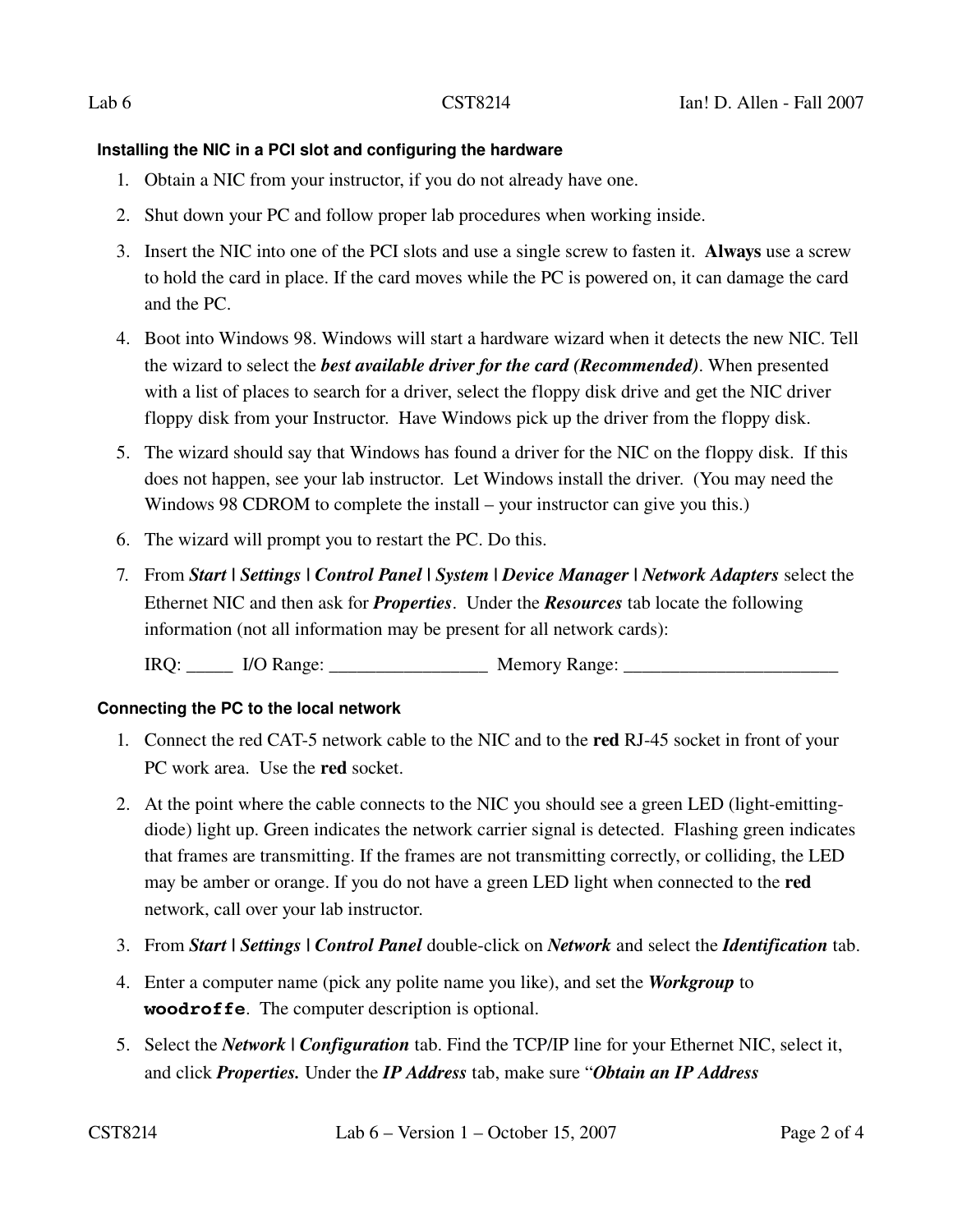*Automatically*" is selected and click on *OK*. This will instruct the computer to ask on the local network for an IP address using the Dynamic Host Configuration Protocol (DHCP). Close the *Properties* box and return to *Network*.

- 6. Under the *Network | Configuration* tab, ensure that the *Primary Network Logon* is set to either *Microsoft Family Logon* or to *Windows Logon*.
- 7. Select *OK* to close the *Network* dialog box. Reboot/restart the system when prompted.
- 8. After reboot, open up the *Identification* tab again verify your computer name is set.
- 9. Verify that the green light is on for your NIC card (where the cable plugs into the card).

# **Configuring the Internet Connection via the local network**

- 1. This section will configure your connection to the Internet using the Windows Internet Connection Wizard. To start the Internet Connection Wizard, either doubleclick the desktop icon "*The Internet*", or right-click on "*Internet Explorer*" and select *Properties*, or go to *Start | Settings | Control Panel | Internet Options,* which will open the *Internet Properties* dialog box.
- 2. In the *Internet Properties* dialog box. select the *Connections* tab, and select the "*Use the Connection Wizard*" button *Setup.*
- 3. Choose the option "*I want to setup my Internet Connection manually, or I want to connect through a local area network (LAN)*". Click *Next.*
- 4. Choose the option "*I connect through a local area network (LAN)*". Click *Next*.
- 5. Choose "*Automatic discovery of proxy server (recommended)*". Click *Next*.
- 6. When asked to set up an Internet mail account (Outlook Express) now, say *No*. Click *Next*.
- 7. The wizard has finished. Click *Finish.*
- 8. Double-click the "*The Internet*" or "*Internet Explorer*" icon on the desktop again. This time it should start the Internet Explorer browser. You should now be able to browse the Internet.
- 9. Open up **<http://google.ca/>** and show your instructor that your PC is on the network:

S2. Instructor sign off for working Internet Explorer and Google \_\_\_\_\_\_\_\_\_\_\_\_\_\_\_\_\_\_\_\_\_\_\_\_\_\_\_\_

*Optional diversion*: Find and install a better video card driver! (Optional.)